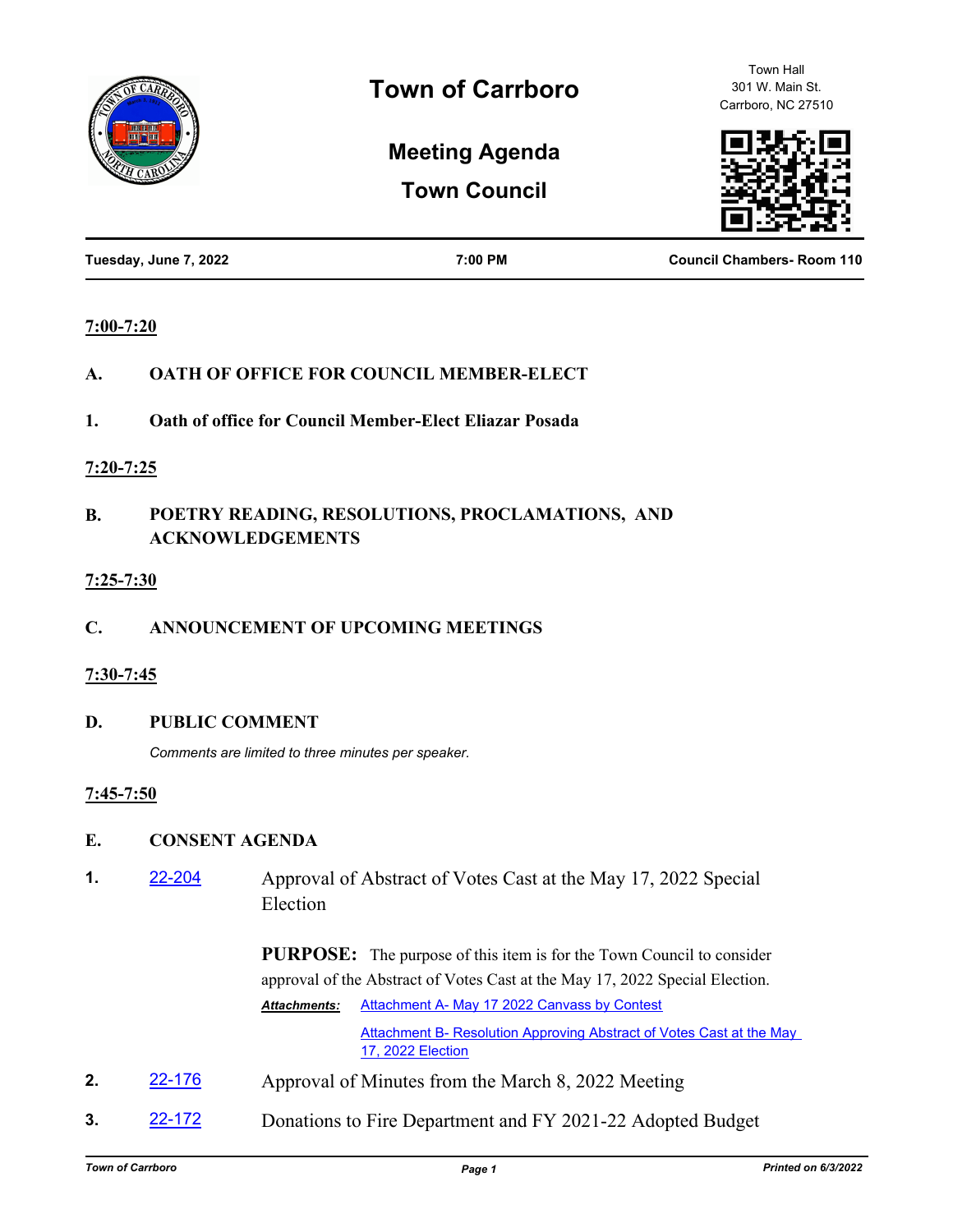#### Amendment -

**PURPOSE:** The purpose of this item is to recognize and appropriate \$455 in contributions made to the Fire Department. *Attachments:* [Attachment A - Budget Amendment](http://carrboro.legistar.com/gateway.aspx?M=F&ID=deea1f01-de1b-45f6-9803-923a597bf665.docx)

**4.** [22-191](http://carrboro.legistar.com/gateway.aspx?m=l&id=/matter.aspx?key=4804) Request to Authorize Town Manager to Extend Contract with Ramey Kemp & Associates for South Greensboro Street Sidewalk (TIP# C-5650) Preliminary Engineering Services **PURPOSE:** The contract for Ramey Kemp & Associates (RKA), the design firm preparing the bid documents for the South Greensboro Street sidewalk, is scheduled to expire at the end of June. The purpose of this agenda item is to authorize the Town Manager to execute a contract extension with RKA to complete the preliminary design and associated bid documents.

*Attachments:* [Resolution.doc](http://carrboro.legistar.com/gateway.aspx?M=F&ID=fe987800-0198-440a-bf2d-ee7e3da7c915.doc)

**5.** [22-189](http://carrboro.legistar.com/gateway.aspx?m=l&id=/matter.aspx?key=4802) Request to Submit a STIP Amendment to Allocate Local Discretionary Funds to Jones Creek Greenway **PURPOSE:** The purpose of this agenda item is to request authorization for staff to request an amendment to NCDOT's State Transportation Improvement Program (STIP) to allocate local discretionary funds to the Jones Creek Greenway Project (TIP# C-5181) to allow the project to move forward. *Attachments:* [Draft Resolution.doc](http://carrboro.legistar.com/gateway.aspx?M=F&ID=c95e83d3-0be9-4dc1-9932-fe885cd66220.doc)

#### **F. PUBLIC HEARINGS**

#### **7:50-8:20**

**1. [22-167](http://carrboro.legistar.com/gateway.aspx?m=l&id=/matter.aspx?key=4780)** Public Hearing on Town Manager's Recommended Budget for FY23 **PURPOSE:** The purpose of this agenda is to provide an opportunity for the public to comment on the Town Manager's Recommended Budget for FY23 as required by G. S. 159-12 (b).

#### **8:20-8:50**

**2.** [22-194](http://carrboro.legistar.com/gateway.aspx?m=l&id=/matter.aspx?key=4807) Continuation of Public Hearing: Special Use Permit-A for New Commercial Building at 201 North Greensboro Street.

> **PURPOSE:** The purpose of this agenda item is for the Town Council to continue a public hearing on Special Use Permit-A application for new Commercial Building at 201 North Greensboro Street.